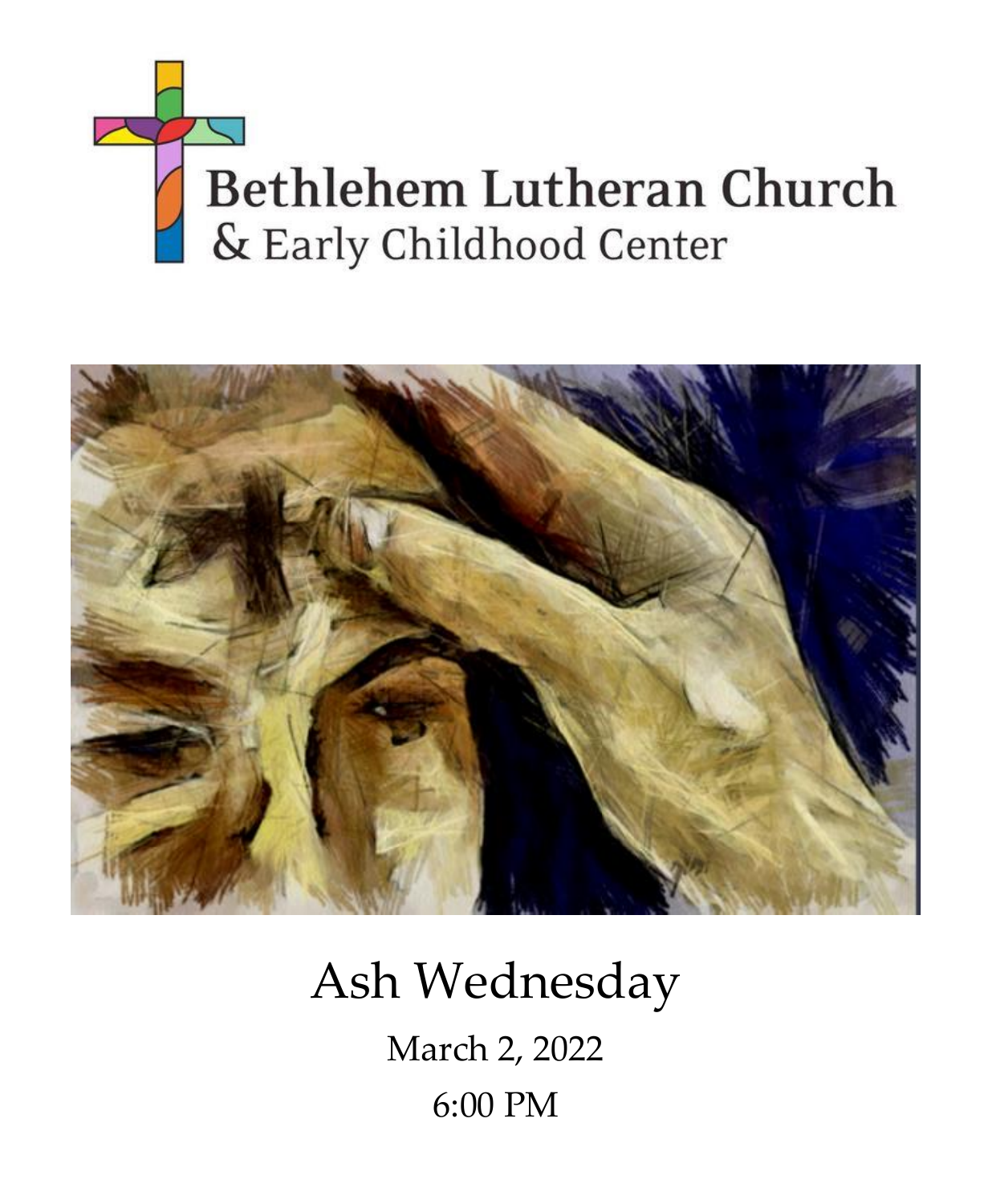# **GATHERING**

Lent begins with a solemn call to fasting and repentance as we begin our journey toward Easter. This last year has felt, in many ways, like an extended Lent. As we hear in today's readings, now is the acceptable time to depend on the Lord. During Lent the people of God will reflect on the meaning of their baptism into Christ's death and resurrection. The sign of ashes suggests our human mortality and frailty, something we have become all too familiar with. What seems like an ending is really an invitation to make each day a new beginning, in which we are washed in God's mercy and forgiveness. With the cross on our brow, we long for the spiritual renewal that flows from the Easter feast yet to come.

### **PRELUDE**

## **WELCOME**

## **PRAYER OF THE DAY**

L: Let us pray … Gracious God

**C: Out of your love and mercy you breathed into dust the breath of life, creating us to serve you and our neighbors. Call forth our prayers and acts of kindness. Create in us new and honest hearts, so that, truly repenting of our sins, we may receive from you, the God of all mercy, full pardon and forgiveness through your Son, Jesus Christ, our Savior and Lord.**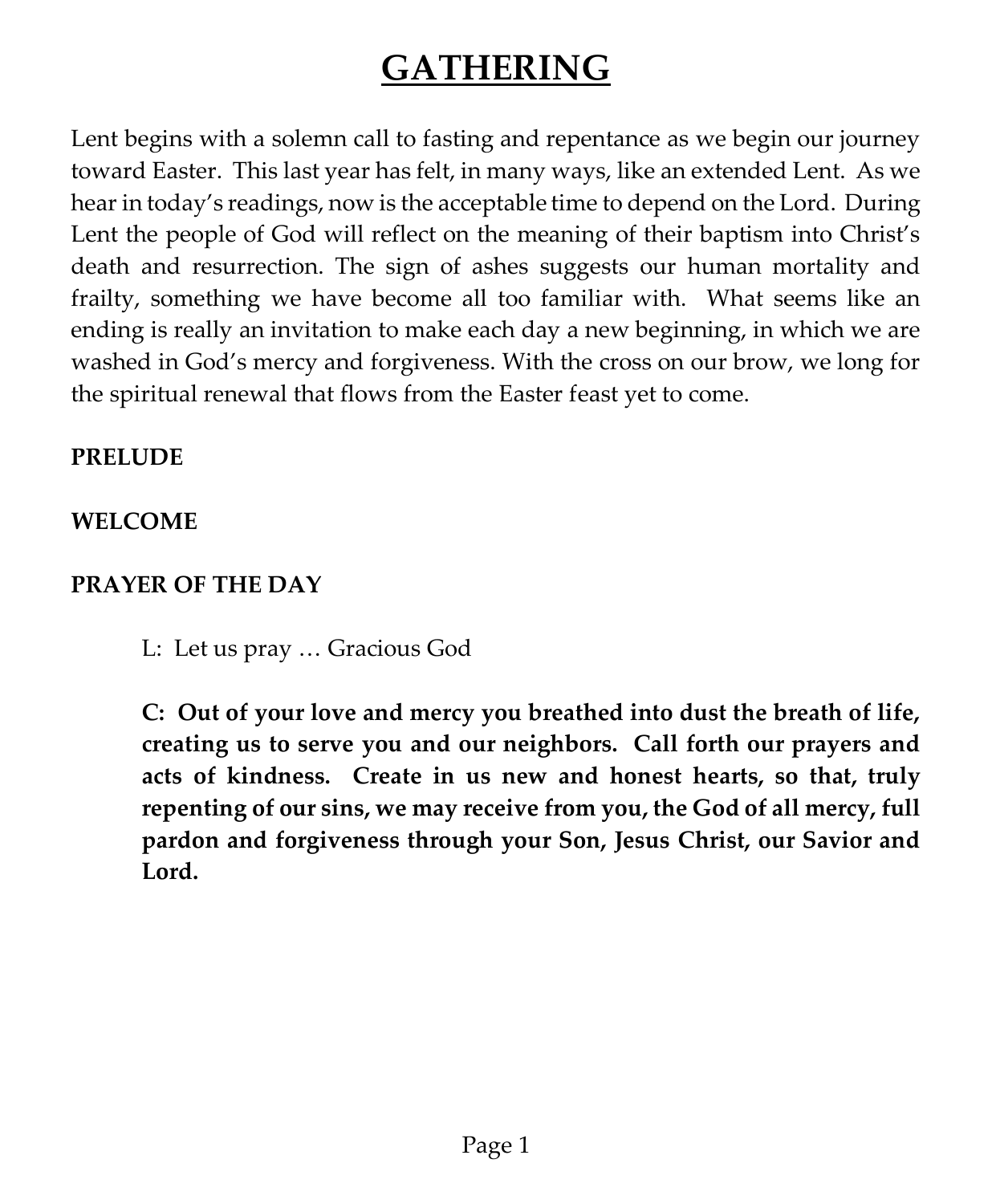GATHERING HYMN Softly and Tenderly Jesus is Calling – ELW 608

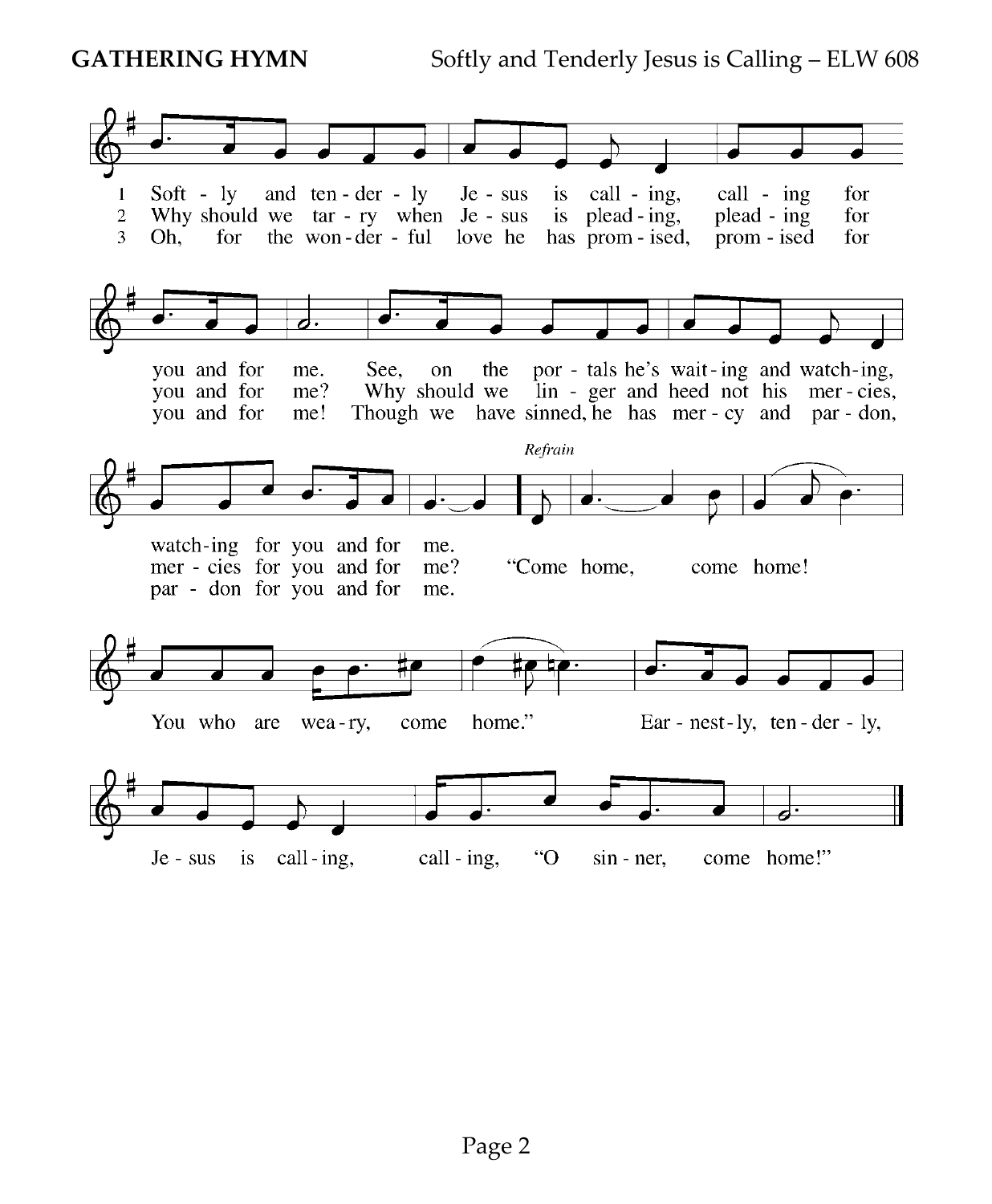# **WORD**

## **SCRIPTURE READING** Psalm 51

Have mercy on me, O God, according to your steadfast love; according to your abundant mercy blot out my transgressions.

# **Wash me thoroughly from my iniquity, and cleanse me from my sin.**

For I know my transgressions, and my sin is ever before me.

**Against you, you alone, have I sinned, and done what is evil in your sight, so that you are justified in your sentence and blameless when you pass judgment.**

Indeed, I was born guilty, a sinner when my mother conceived me.

## **You desire truth in the inward being; therefore, teach me wisdom in my secret heart.**

Purge me with hyssop, and I shall be clean; wash me, and I shall be whiter than snow.

# **Let me hear joy and gladness; let the bones that you have crushed rejoice.**

Hide your face from my sins, and blot out all my iniquities.

# **Create in me a clean heart, O God, and put a new and right spirit within me.**

Do not cast me away from your presence, and do not take your holy spirit from me.

# **Restore to me the joy of your salvation, and sustain in me a willing spirit.**

Then I will teach transgressors your ways, and sinners will return to you.

# **Deliver me from bloodshed, O God, O God of my salvation, and my tongue will sing aloud of your deliverance.**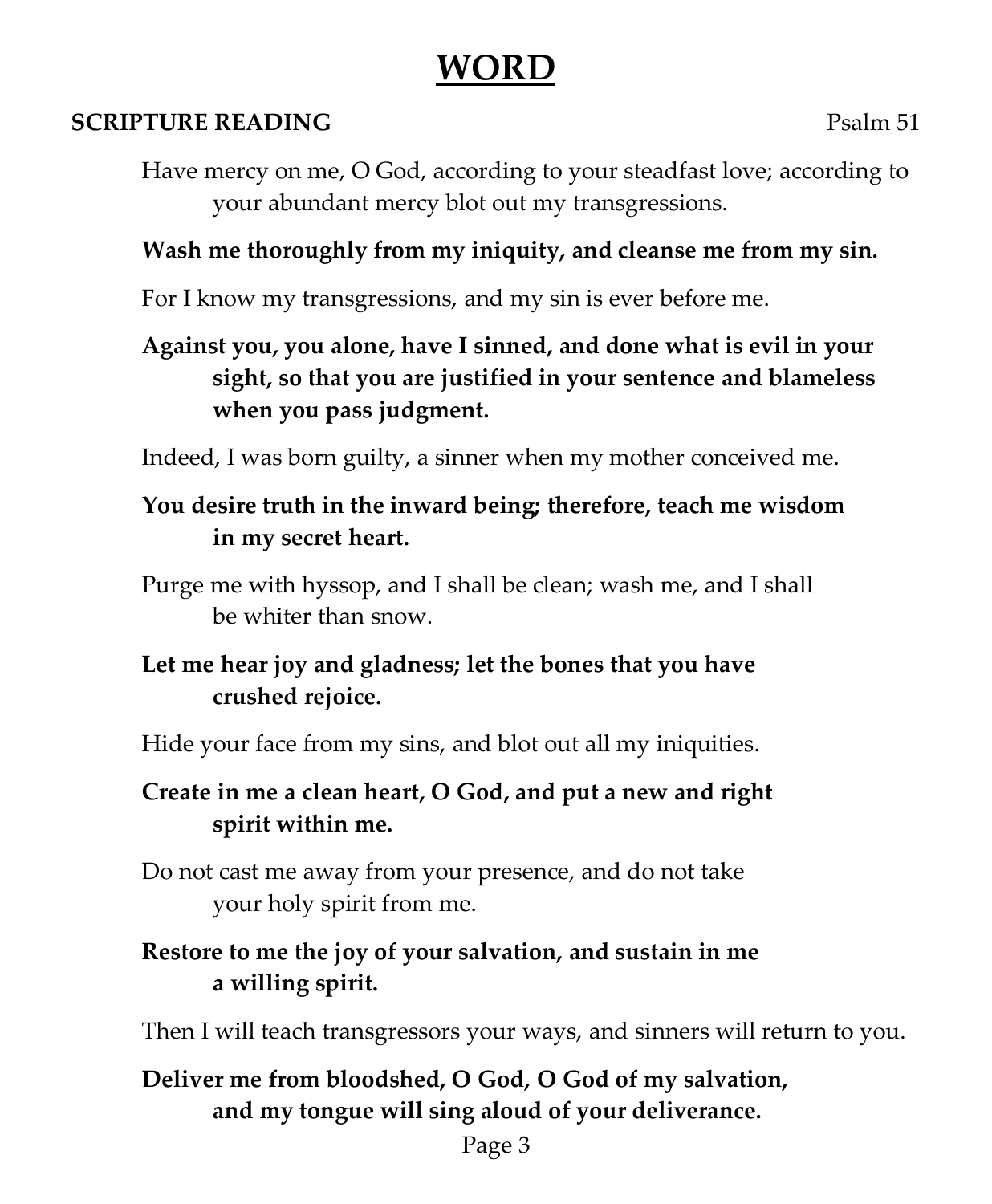O Lord, open my lips, and my mouth will declare your praise.

## **For you have no delight in sacrifice; if I were to give a burnt offering, you would not be pleased.**

The sacrifice acceptable to God is a broken spirit; a broken and contrite heart, O God, you will not despise.

#### **Do good to Zion in your good pleasure; rebuild the walls of Jerusalem,**

Then you will delight in right sacrifices, in burnt offerings and whole burnt offerings, then bulls will be offered on your altar.



#### **GOSPEL READING Matthew 6:1-6, 16-21**

[Jesus said to the disciples:] "Beware of practicing your piety before others in order to be seen by them; for then you have no reward from your Father in heaven. "So whenever you give alms, do not sound a trumpet before you, as the hypocrites do in the synagogues and in the streets, so that they may be praised by others. Truly I tell you, they have received their reward. But when you give alms, do not let your left hand know what your right hand is doing, so that your alms may be done in secret; and your Father who sees in secret will reward you. "And whenever you pray, do not be like the hypocrites; for they love to stand and pray in the synagogues and at the street corners, so that they may be seen by others. Truly I tell you, they have received their reward. But whenever you pray, go into your room and shut the door and pray to your Father who is in secret; and your Father who sees in secret will reward you.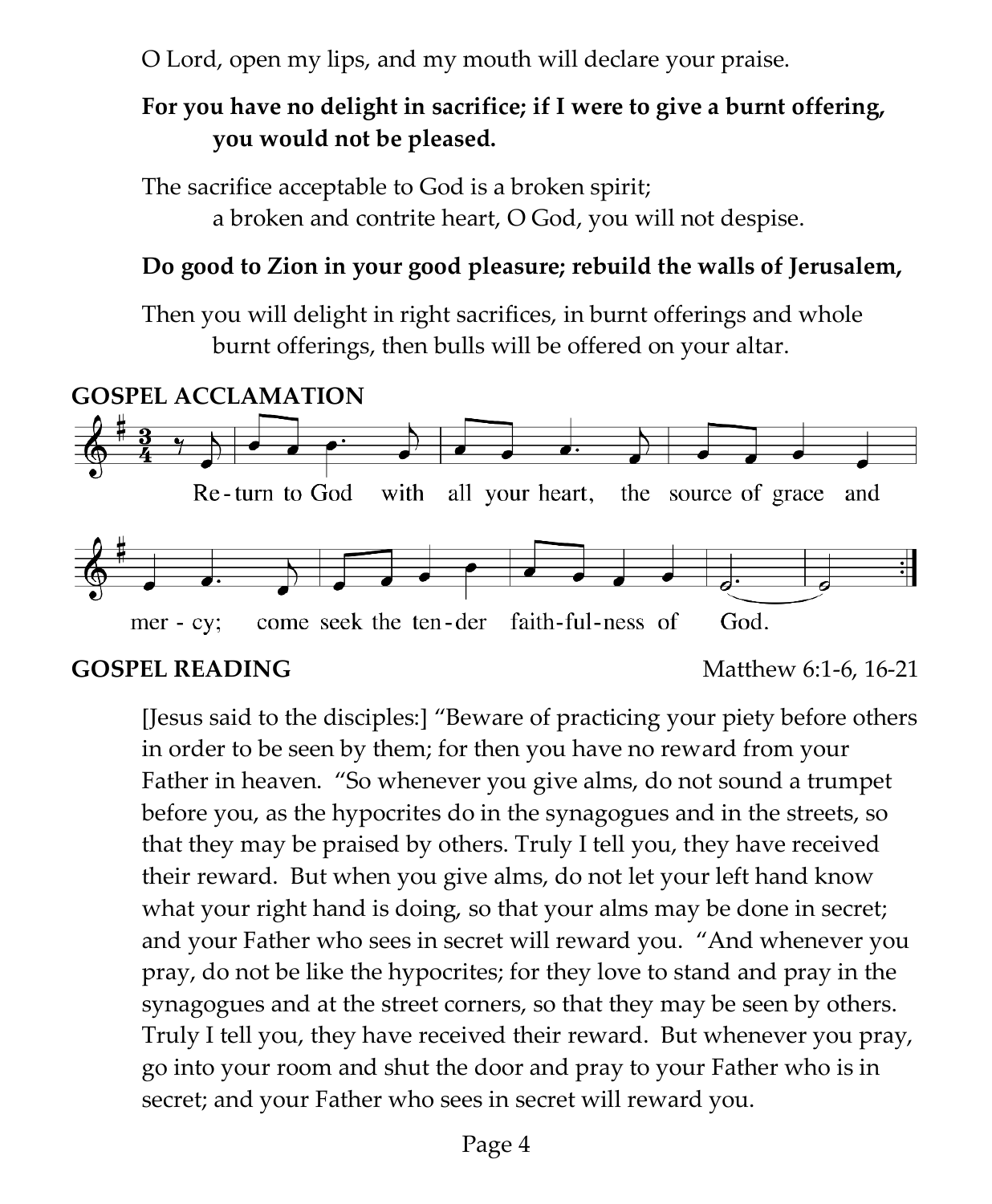"And whenever you fast, do not look dismal, like the hypocrites, for they disfigure their faces so as to show others that they are fasting. Truly I tell you, they have received their reward. But when you fast, put oil on your head and wash your face, so that your fasting may be seen not by others but by your Father who is in secret; and your Father who sees in secret will reward you. "Do not store up for yourselves treasures on earth, where moth and rust consume and where thieves break in and steal; but store up for yourselves treasures in heaven, where neither moth nor rust consumes and where thieves do not break in and steal. For where your treasure is, there your heart will be also."

R: The Gospel of the Lord **C: Praise to you, O Christ**

**SERMON** Pastor Laura Ziehl

**HYMN OF THE NIGHT** I Want Jesus to Walk With Me – ELW 325  $(vs. 1 - all, vs. 2 - solo, vs. 3 - all)$ 

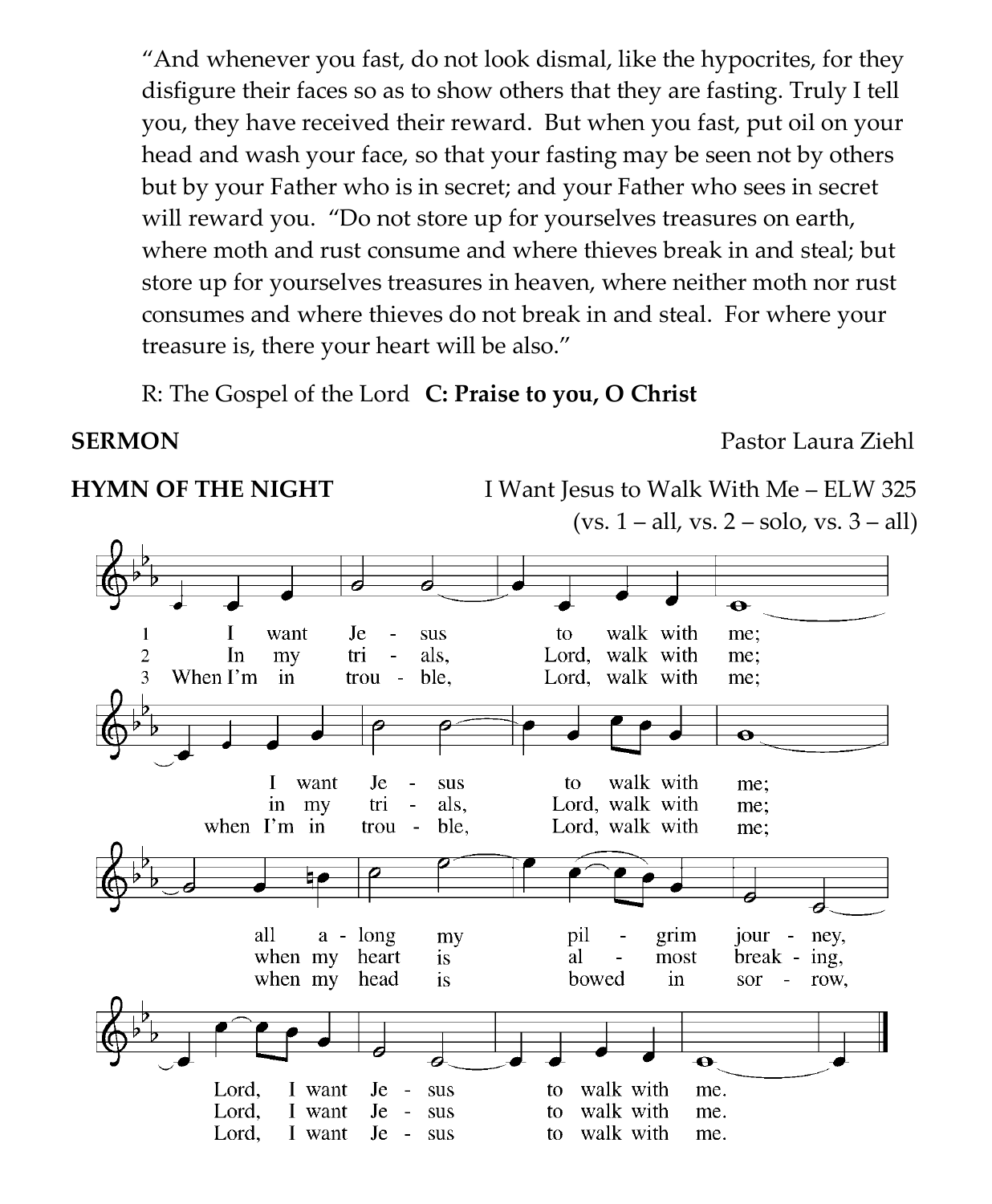#### **INVITATION TO LENT**

### **CONFESSION OF SIN & IMPOSITION OF ASHES**

L:Gracious God, our sins are too heavy to carry, too real to hide, and too deep to undo.

**C: Forgive what our lips tremble to name, what our hearts can no longer bear. Set us free from a past that we cannot change; open us to a future in which we can be changed; and grant us grace to grow more and more in your likeness and image; through Jesus Christ, the light of the world.**

L: As we place now these ashes on our foreheads, remind us that we are dust and to dust we shall return. Remind us that we are loved by you, and to your love we shall return.

*Pause for the imposition of ashes*

L: We call to you, great God of covenant and promise,

**C: Create in us a clean heart, O God. Put a new and right spirit within us. Cast us not away from your presence, and do not take your Holy Spirit from us, restore to us the joy of your salvation and sustain in us a willing spirit.**

L: In the name of Jesus, your sins are forgiven this night. In the shape of the cross, your life is made new. You are freed from all that holds you and free to live in the peaceable realm of God. May you be strengthened in God's love for the journey, comforted by Christ's peace, and accompanied with the power of the Holy Spirit.

### **C: Amen**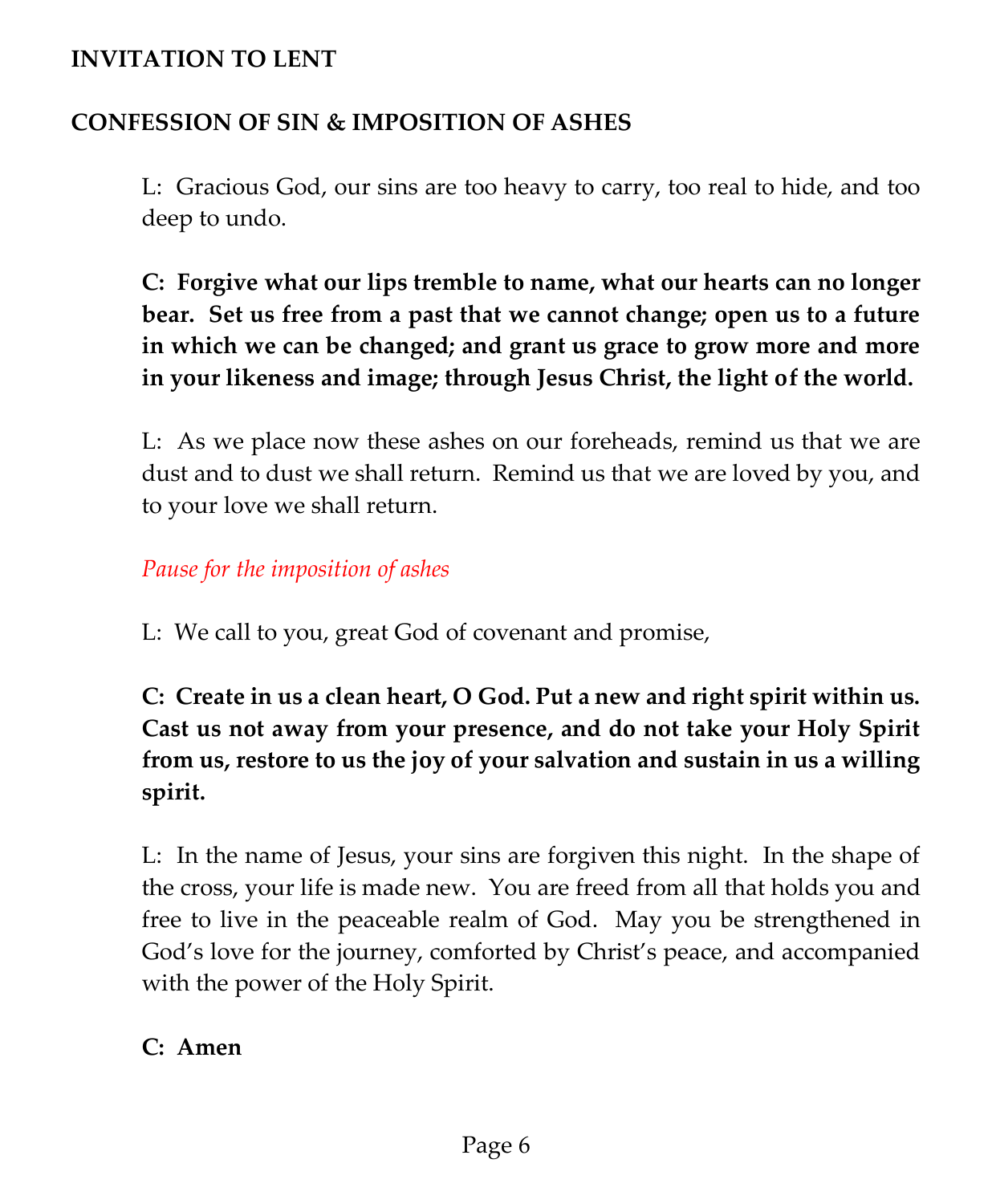

**MEAL**

### **GREAT THANKSGIVING**

- L: The Lord be with you, **C: And also with you.**
- L: Lift up your hearts, **C: We lift them to the Lord.**
- L: Let us give thanks to the Lord our God,
- **C: It is right to give our thanks and praise.**

### **WORDS OF INSTITUTION**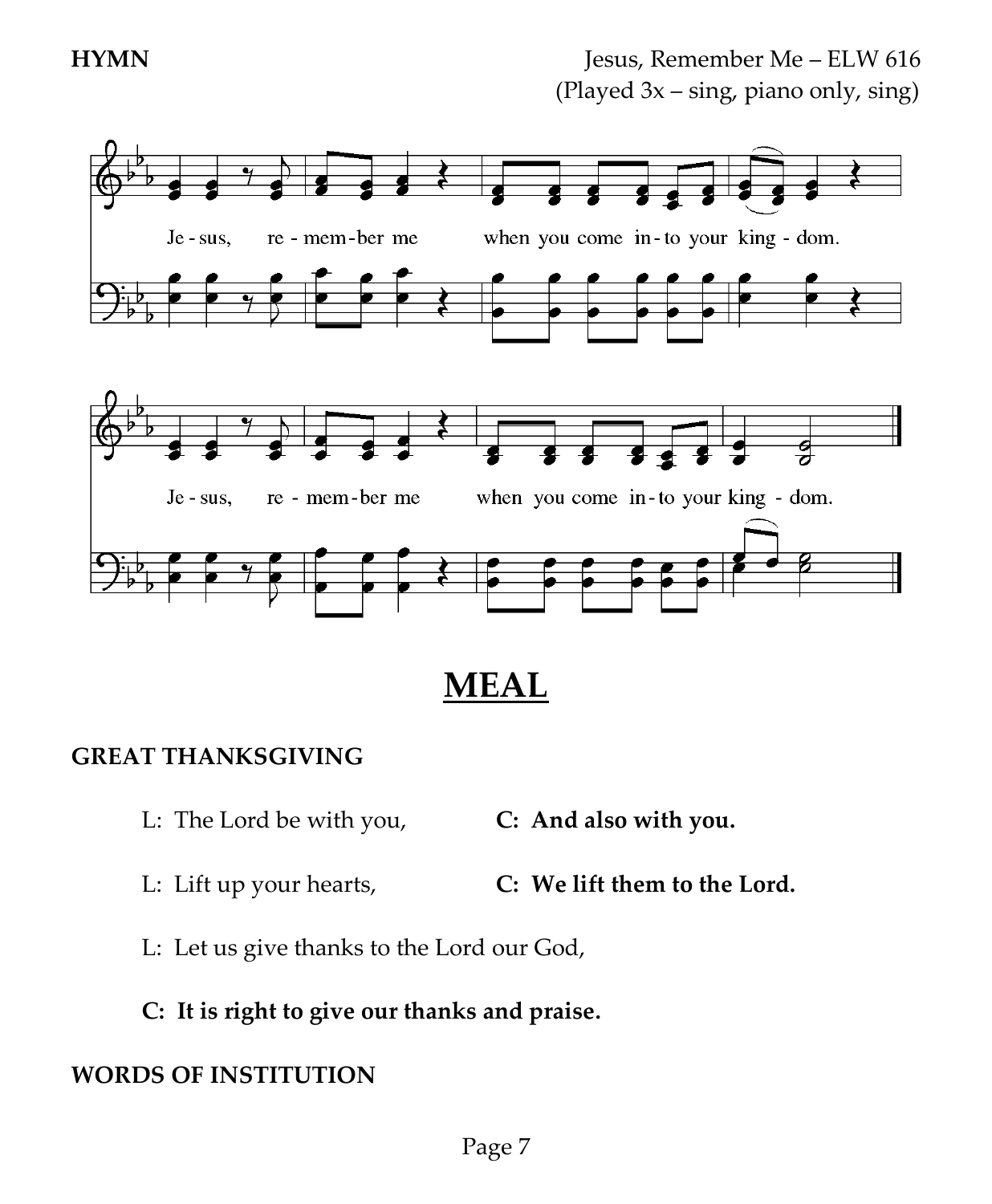#### **THE LORD'S PRAYER** ELW pg. 112

**Our Father, who art in heaven, hallowed be thy name, thy kingdom come, thy will be done,**

**on earth as it is in heaven.**

**Give us this day our daily bread; and forgive us our trespasses, as we forgive those who trespass against us;**

**and lead us not into temptation, but deliver us from evil.**

**For thine is the kingdom, and the power, and the glory, forever and ever. Amen.**

**COMMUNION HYMN** We Come to the Hungry Feast – ELW 479



### **PRAYER AFTER COMMUNION**

L: Blessed Jesus, in this rich meal of grace, you have fed us with your body, the bread of life. Now send us forth to bear your life-giving hope to a world in need.

#### **C: Amen.**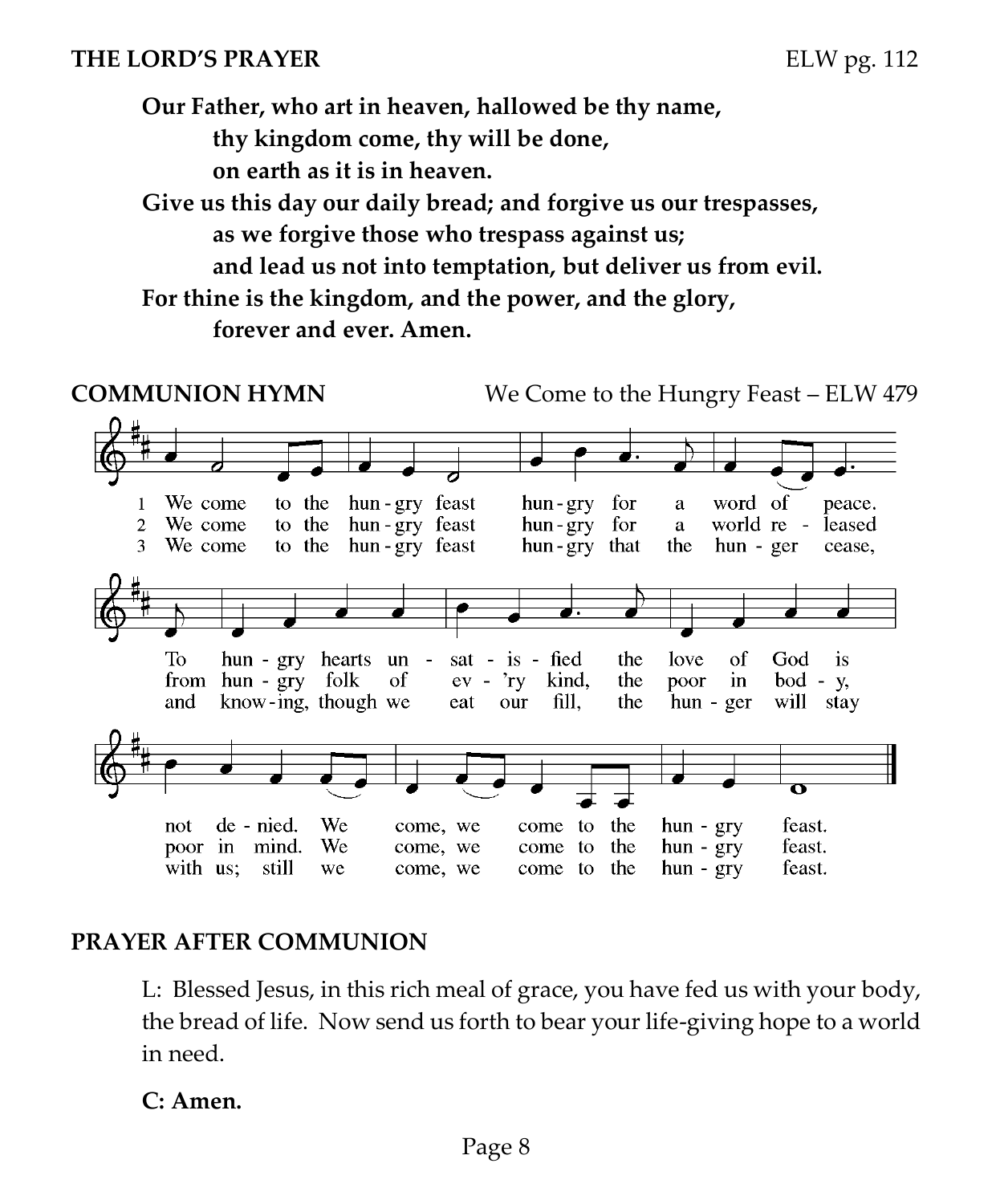# **SENDING**

#### **ANNOUNCEMENTS**



### **DISMISSAL**

L: Go forth into the world to serve God with gladness; be of good courage; hold fast to that which is good; render to no one evil for evil; strengthen the fainthearted; support the weak; help the afflicted; honor all people; love and serve God, rejoicing in the power of the Holy Spirit.

#### **C: Thanks be to God!**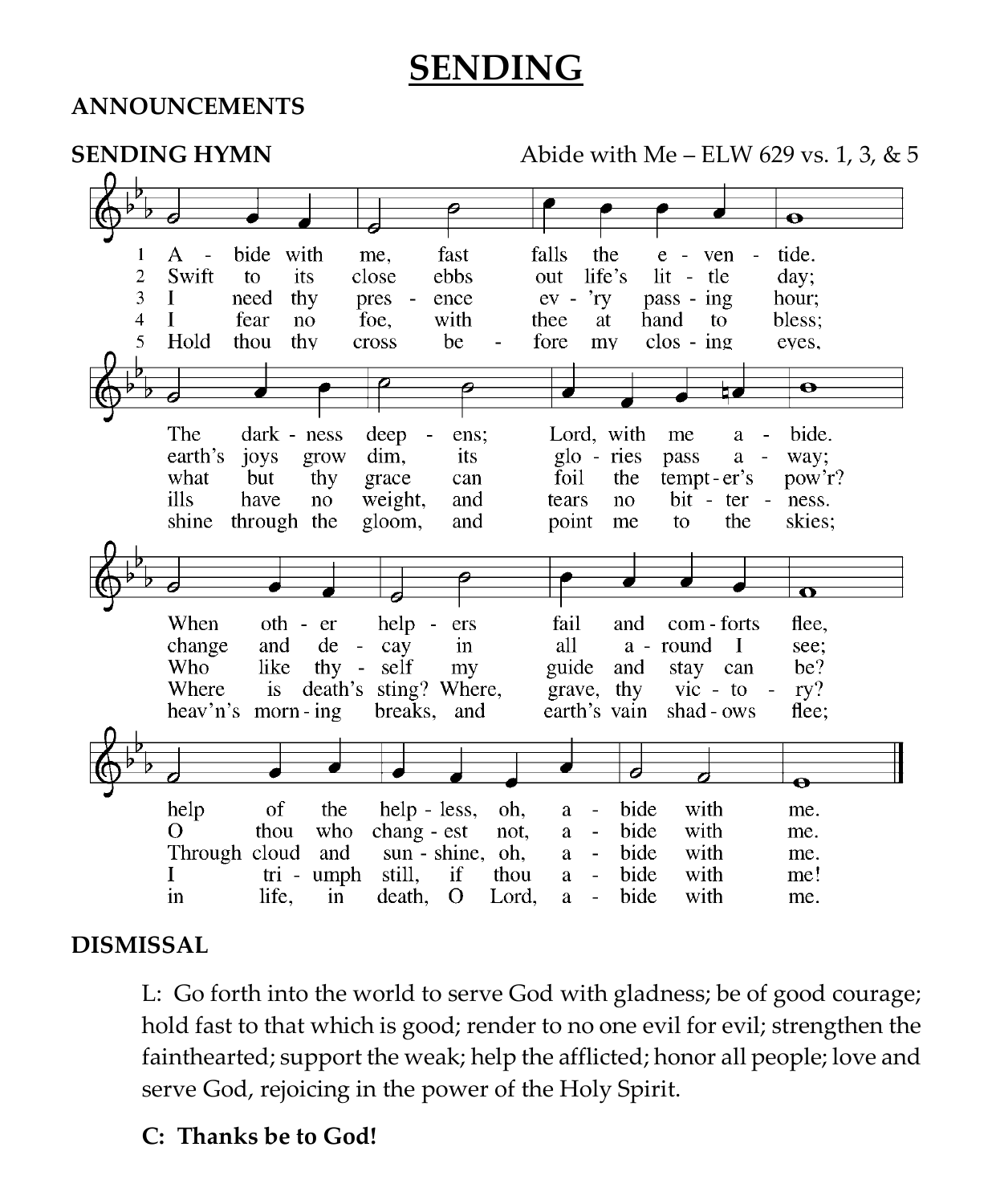

# **Electronic Giving Options Update**

- Our Give Plus+ App has been replaced by **Vanco Mobile App! Vanco Mobile App** will be your new mobile means of financially supporting Bethlehem. To begin using it:
	- Download the "**Vanco Mobile**" app from your App Store using your smartphone or tablet
	- Search for Bethlehem Lutheran Church **Encinitas** by name
	- If you already have an account, your Username and Password remain the same. And your prior online account information and recurring gifts will automatically carry over
	- If you don't have an account, follow the app's "Sign Up" prompts
- BLC Website
	- Go to BLCENC.org and select the "Contribute" tab from the top menu as before
	- Click the "Give Now" button to go to our new and improved Vanco Online page.

\*\*\*\*\*\*\*\*\*\*\*\*\*\*\*\*\*\*\*\*\*\*\*\*\*\*\*\*\*\*\*\*\*\*\*\*\*\*\*\*\*\*\*\*\*\*\*\*\*\*\*\*\*\*\*\*\*\*\*\*\*\*\*\*\*\*\*\*\*\*\*\*\*\*\*\*\*\*\*\*\*

- With either option you can:
	- Use a checking account, or credit & debit cards
	- Choose to cover the credit card transaction fee
	- Make recurring, or one-time donations
	- Give to the general or various special funds
	- All donations appear on your giving statements

# **Thank You for Supporting Bethlehem!**